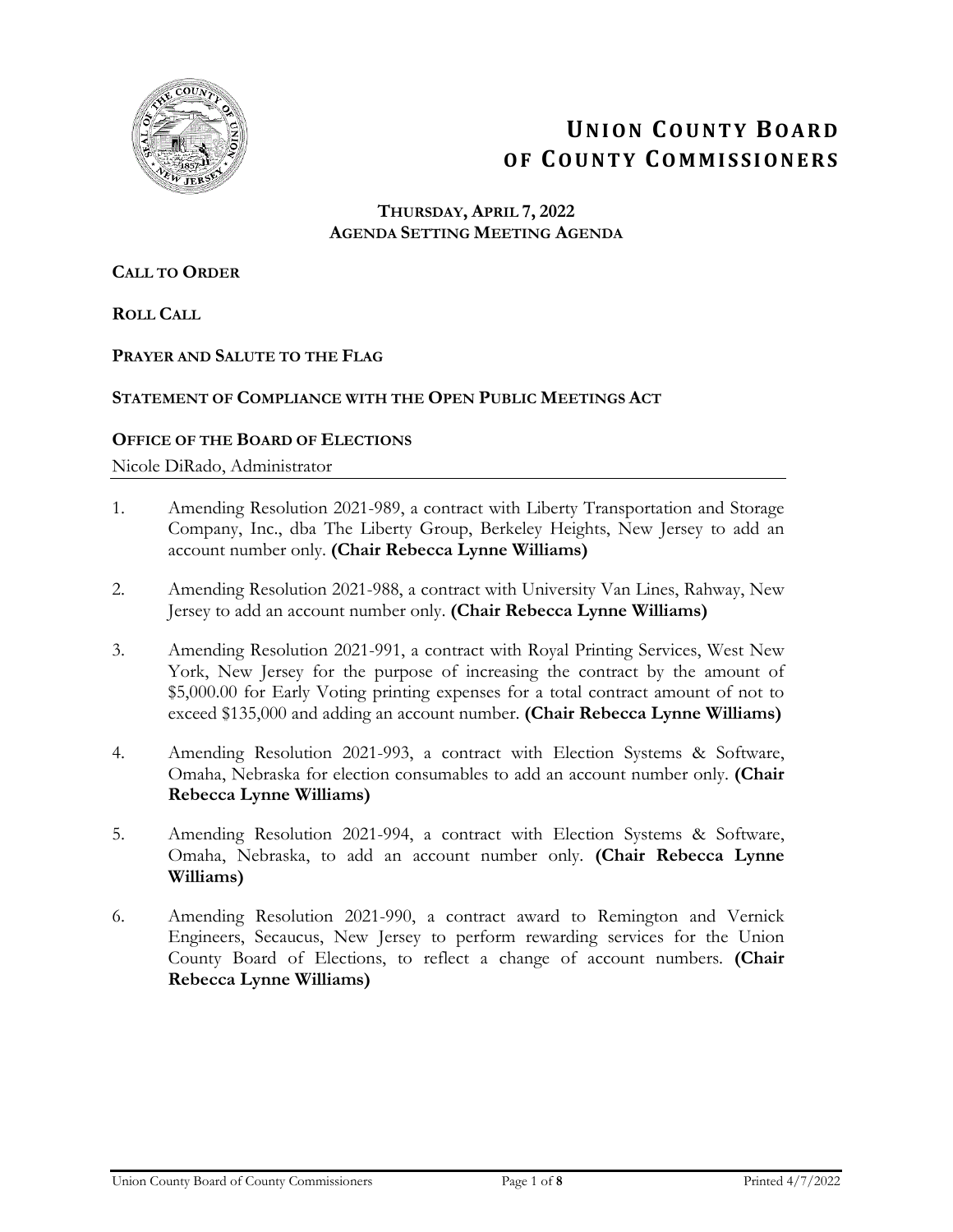## **DEPARTMENT OF ADMINISTRATIVE SERVICES**

Laura Scutari, Director

1. Authorizing the County Manager to affirm the County of Union's compliance with the Governing Body Certification of Compliance with the United States Equal Employment Opportunity Commission's "Enforcement Guidance on the Consideration of Arrest and Conviction Records in Employment Decisions Under Title VII of the Civil Rights Act of 1964" in accordance with State law, when submitting the budget for approval, the County certifies that our hiring practices comply with the EEOC requirements. **(Chair Rebecca Lynne Williams)**

## **DEPARTMENT OF ECONOMIC DEVELOPMENT**

Amy Crisp Wagner, Deputy County Manager/Director

1. Authorizing the County Manager to enter into a contract with French & Parrello Associates, Wall, NJ to conduct the "Union County Electric Vehicles Infrastructure Study" for the period of April 11, 2022 to June 30, 2023, in an amount not to exceed \$176,000.00. **(Chair Rebecca Lynne Williams)**

## **DEPARTMENT OF ENGINEERING, PUBLIC WORKS & FACILITIES MANAGEMENT**

Joseph Graziano, Director

- 1. Concurring with Township of Union Ordinance No. 5708 dated September 28, 2021 reducing the Speed Limit on Burnet Avenue (C.R. 633) from 35 MPH to 25 MPH from the Maplewood line to Morris Avenue. **(Commissioner Lourdes M. Leon)**
- 2. Authorizing the County Manager to award a contract to Colliers Engineering and Design, Red Bank, NJ to provide Engineering Services for the Union County Dam Maintenance and Repair Project, County of Union, New Jersey for an amount not to exceed \$70,165.00 (Union County Engineering Project Number 2022-002). **(Commissioner Lourdes M. Leon)**
- 3. Authorizing the County Manager to amend previous agreements for the Irving Street Bridge, City of Rahway, County of Union, New Jersey, to reflect an extension to the deadline of May 21, 2023 for the full replacement of the Irving Street Bridge, City of Rahway, application LBFN 2016-Union County in the amount of \$1,000,000.00 and application LBFN 2019-Union County in the amount of \$2,027,588.00. **(Commissioner Lourdes M. Leon)**
- 4. Authorizing the County Manager to enter into a contract with Lindenmeyr Munroe, King of Prussia, PA, to provide specialty paper and envelopes for the Bureau of Print Services, coordinated through the Division of Facilities Management, in an amount not to exceed \$31,999.00. **(Commissioner Lourdes M. Leon)**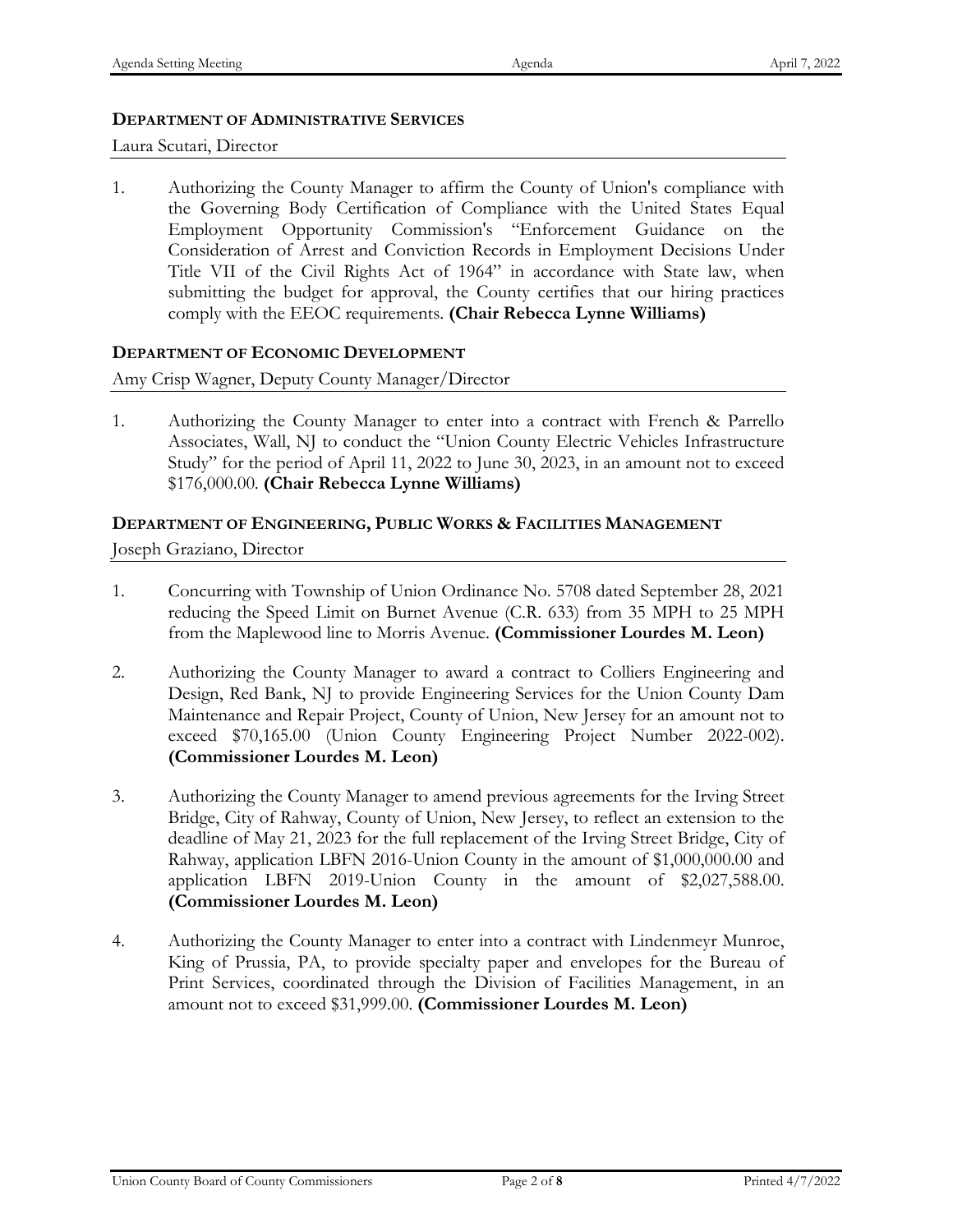- 5. Authorizing the County Manager to award the proposed contract obtained through advertised public bidding in accordance with the Local Public Contracts Law, NJSA 40:A11-1 et seq to: Maffey's Security Group, Elizabeth, NJ for the purpose of providing Locksmith Services & Locking Hardware for the Division of Facilities Management, Division of Public Works, Union County Prosecutor's Office and the Division of Motor Vehicles for twenty-four (24) consecutive months with the provision for one (1) twenty-four (24) month optional extension not to exceed \$217,150.00 (BA#13-2022). **(Commissioner Lourdes M. Leon)**
- 6. Resolution authorizing the County Manager to enter into a contract with R.J. Sherman and Associates Inc. dba Vermeer North Atlantic Sales and Service, Lumberton, NJ for the purchasing and repairs of various Vermeer Parts for the Vermeer Compost Turner in an amount not to exceed \$44,000.00. **(Commissioner Lourdes M. Leon)**
- 7. Authorizing aerial dispensing operation county-wide by the Bureau of Mosquito Control with a certified true copy of the Resolution be sent to the Federal Aviation Administration Teterboro District Office, the New Jersey State Mosquito Control Commission and the Union County Division of Public Works, Bureau of Mosquito Control. **(Commissioner Lourdes M. Leon)**
- 8. Granting permission to the Township of Springfield to close Mountain Avenue from the intersection of Shunpike Road to North Trivett Avenue and Shunpike Road from the intersection of South Springfield Avenue to the intersection of Mountain Avenue on May 30, 2022 between 9:00 am to 12:00 pm for the annual Memorial Day Parade. **(Commissioner Lourdes M. Leon)**
- 9. Resolution granting permission to the Township of Scotch Plains to close Park Avenue from Westfield Avenue/East 2nd Street to Front Street on May 27, 2022 from 5:30 pm to 9:30 pm for a Memorial Day Event with a rain date of May 29, 2022. **(Commissioner Lourdes M. Leon)**
- 10. Granting permission to the Town of Westfield's Greater Westfield Area Chamber of Commerce to close Central Avenue from E. Broad Street to North Avenue on May 1, 2022 from 6am to 7pm to conduct the 2022 Spring Fling Street Fair. **(Commissioner Lourdes M. Leon)**
- 11. Granting permission to the Township of Berkeley Heights to hang a banner across Plainfield Avenue from April 15, 2022 until May 6, 2022 advertising the 2022 Berkeley Heights PAL Golf outing. **(Commissioner Lourdes M. Leon)**

## **DEPARTMENT OF FINANCE**

Bibi Taylor, Director

- 1. Resolution to exceed the County tax levy limit and to establish a CAP Bank (N.J.S. 40A: 4-45.14). **(Commissioner Sergio Granados)**
- 2. Authorizing the Office of the County Prosecutor to exceed the County Entity Budget CAP (P.L., 2015, c.249) **(Commissioner Sergio Granados)**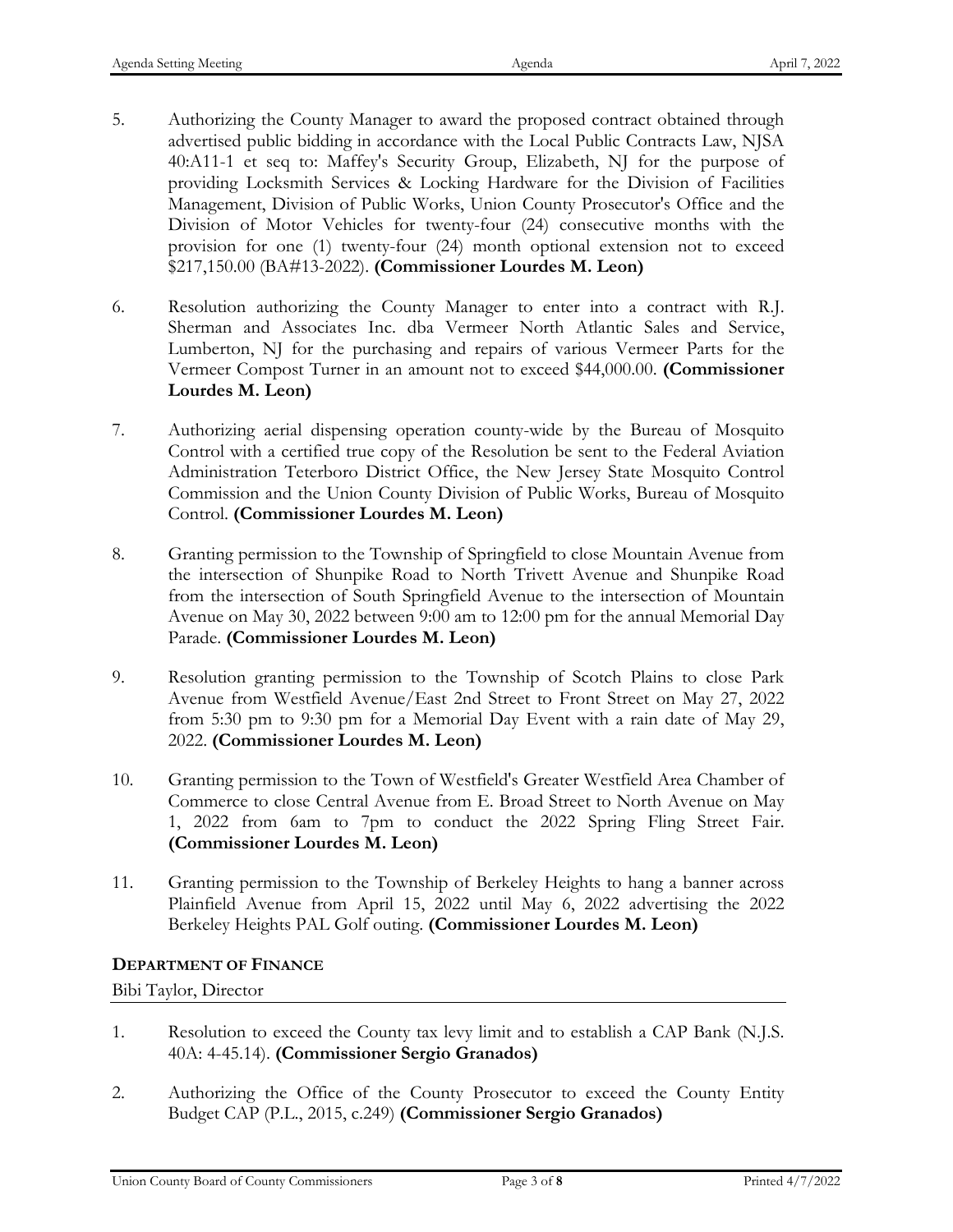- 3. Authorizing the Office of the Sheriff to exceed the County Entity Budget CAP (P.L., 2015, c.249). **(Commissioner Sergio Granados)**
- 4. Resolution Introducing and Approving the Annual Budget of the County of Union for the Fiscal Year 2022. **(Commissioner Sergio Granados)**
- 5. Amending Resolution 2022-13, a resolution authorizing departmental signatories for Calendar Year 2022. **(Commissioner Sergio Granados)**
- 6. Amending Resolution 2022-10, a resolution authorizing various County Change Funds for Year 2022. **(Commissioner Sergio Granados)**

## **DEPARTMENT OF HUMAN SERVICES**

Debbie-Ann Anderson, Director

- 1. Amending Resolution Number 2020-881 for the addition of The Jasani Group LLC, - Days Inn Woodbridge, NJ to the list of Code Blue Shelters and motels for the period of January 1, 2021 through December 31, 2021. **(Commissioner Sergio Granados)**
- 2. Amending Resolution Number 2021-767 for the addition of The Jasani Group LLC, - Days Inn Woodbridge, NJ to the list of Code Blue Shelters and motels to provide shelter during overnight temperatures at 32 degrees Fahrenheit and below with or without precipitation during the period of January 1, 2022 through December 31, 2022. And furthermore to correct the names of the following vendors: Agape House to Volunteers of America Delaware Valley, Inc and Project Protect (YMCA) to YWCA of Eastern Union County. **(Commissioner Sergio Granados)**
- 3. Amending resolution Number 2021-862, a resolution awarding a contract to the United Way of Greater Union County to provide services under the 2022 Union County Family Success Center (FSC) Program, to de-obligate \$40,000 from the 2022 Union County Family Success Center (FSC) Program in the new total amount not to exceed \$246,000 for the period of January 1, 2022 through December 31, 2022. **(Commissioner Sergio Granados)**
- 4. Authorizing the County Manager to award a contract to SAGE Eldercare, Inc., Summit, NJ, to provide information and assistance to seniors (age 60 years and older and/or their caregivers) regarding health insurance benefits for the period of April 1, 2022 through March 31, 2023 which represents year two of a three-year contract, in the amount not to exceed \$34,000.00 **(Commissioner Lourdes M. Leon)**

## **DEPARTMENT OF PARKS AND RECREATION**

Ron Zuber, Director

1. Authorizing the County Manager to award the proposed contract obtained through advertised public bidding in accordance with the Local Public Contracts Law N.J.S.A. 40A:11-1 et seq., to: P.M. Construction Corp., Hillside, New Jersey for the Rahway River Park Path Resurfacing Project, City of Rahway, County of Union, New Jersey for an amount not to exceed \$122,100.00 (BA# 11-2022; Union County Engineering Project # 2022-001). **(Commissioner Bette Jane Kowalski)**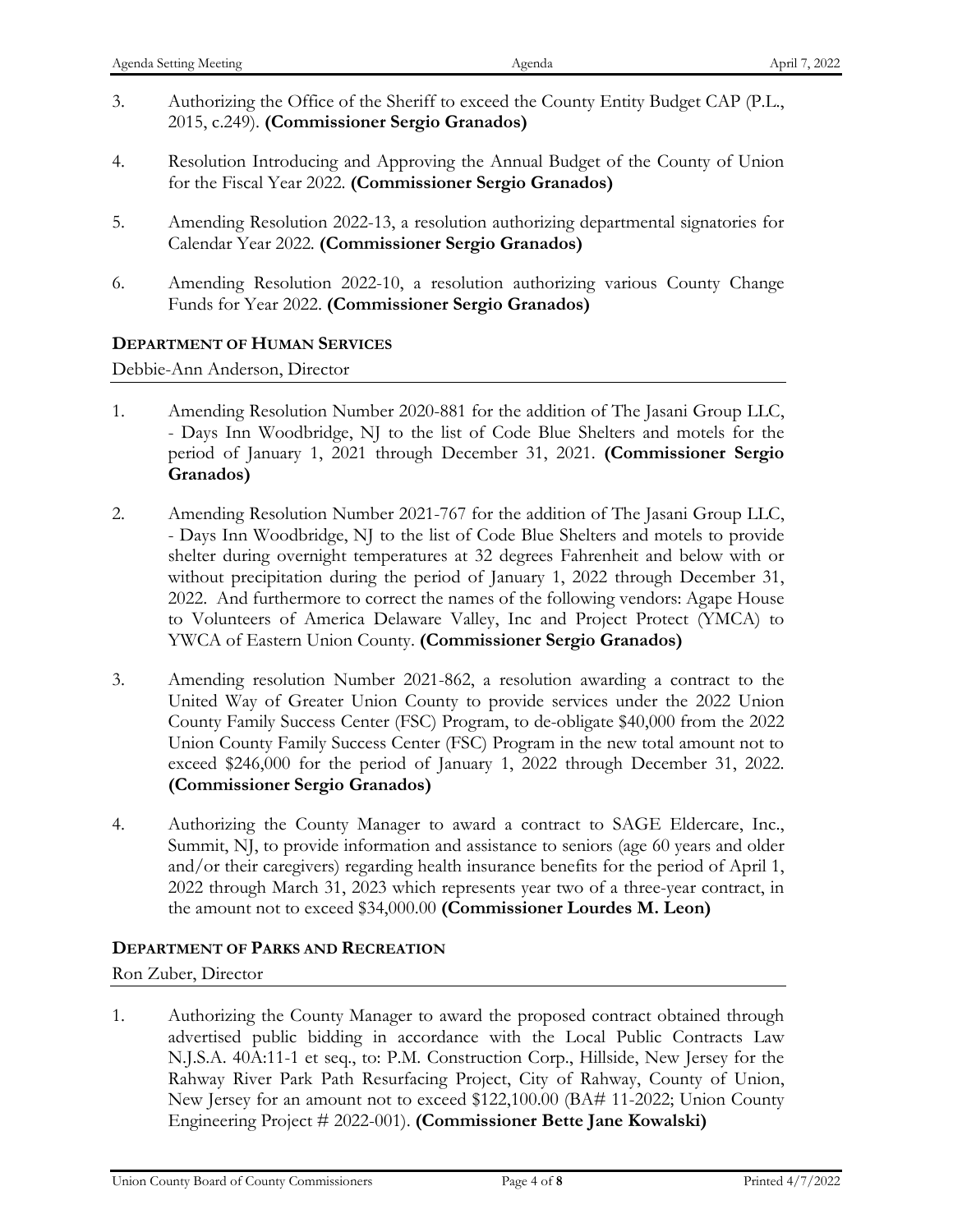- 2. Authorizing the County Manager to utilize the County's only option to extend the contract obtained through advertised public bidding (BA# 9-2020) in accordance with the Local Public Contracts Law, NJSA 40A:11-1 et seq: Parks & Recreation: Space Farms Inc., Wantage, NJ, for the purpose of providing deer carcass removal and disposal for a twenty-four (24) month period of April 8, 2022 through April 7, 2024, in the amount not to exceed \$64,000.00. **(Commissioner Bette Jane Kowalski)**
- 3. Authorizing the County Manger to amend Resolution 2019-1005, a contract with Professional Farrier Services, Green Brook NJ, to exercise the County's first option to extend the contract for a period of twenty-four (24) months from December 1, 2021 through November 30, 2023 in the amount of not to exceed \$172,000.00 with one final twelve (12) month option to extend remaining. **(Commissioner Bette Jane Kowalski)**

## **DEPARTMENT OF PUBLIC SAFETY**

Andrew Moran, Director

1. Authorizing the County of Union, through the Union County Police Department to apply, accept, and expend the New Jersey Department of Law and Public Safety Office of the Attorney General SFY21 Body-Worn Camera Grant Program, award number 21-BWC-442 in the amount of \$152,850.00, for grant period January 1, 2021 through December 31, 2025. **(Commissioner Kimberly Palmieri-Mouded)**

## **OFFICE OF THE COUNTY COUNSEL**

Bruce H. Bergen, County Counsel

1. Amending Resolution Number 2021-755, to increase the appropriation to DeCotiis Fitzpatrick, Cole & Giblin LLP of Paramus, NJ for Special Legal Counsel in the matter entitled H.C. Equities v. UC, et als, in an amount not to exceed \$40,000 for a new total contract amount not to exceed \$240,000.00. **(Chair Rebecca Lynne Williams)**

## **COMMISSIONER SPONSORED RESOLUTIONS**

- 1. Recognizing April as Alcohol Awareness month in an effort to raise awareness and call attention to the dangers about Alcoholism; and further recognizing the Office on Behavioral Health and Substance Abuse's efforts in calling attention to the dangers and facts about Alcoholism, and sharing resources to find support and treatment. **(Commissioner James Baker Jr & The Entire Board)**
- 2. Resolution offering this Board's deepest sympathies to the family of Elnardo Webster Sr, former Roselle Superintendent, during their time of sorrow. **(Commissioner Angela R. Garretson & The Entire Board)**
- 3. Recognizing the month of April as Sexual Assault Awareness Month (SAAM) in order to draw attention to the issue of sexual violence, to increase the ability of all community members to work together to change social norms that either promote or condone it, and communicate support for survivors. **(Commissioner Sergio Granados & The Entire Board)**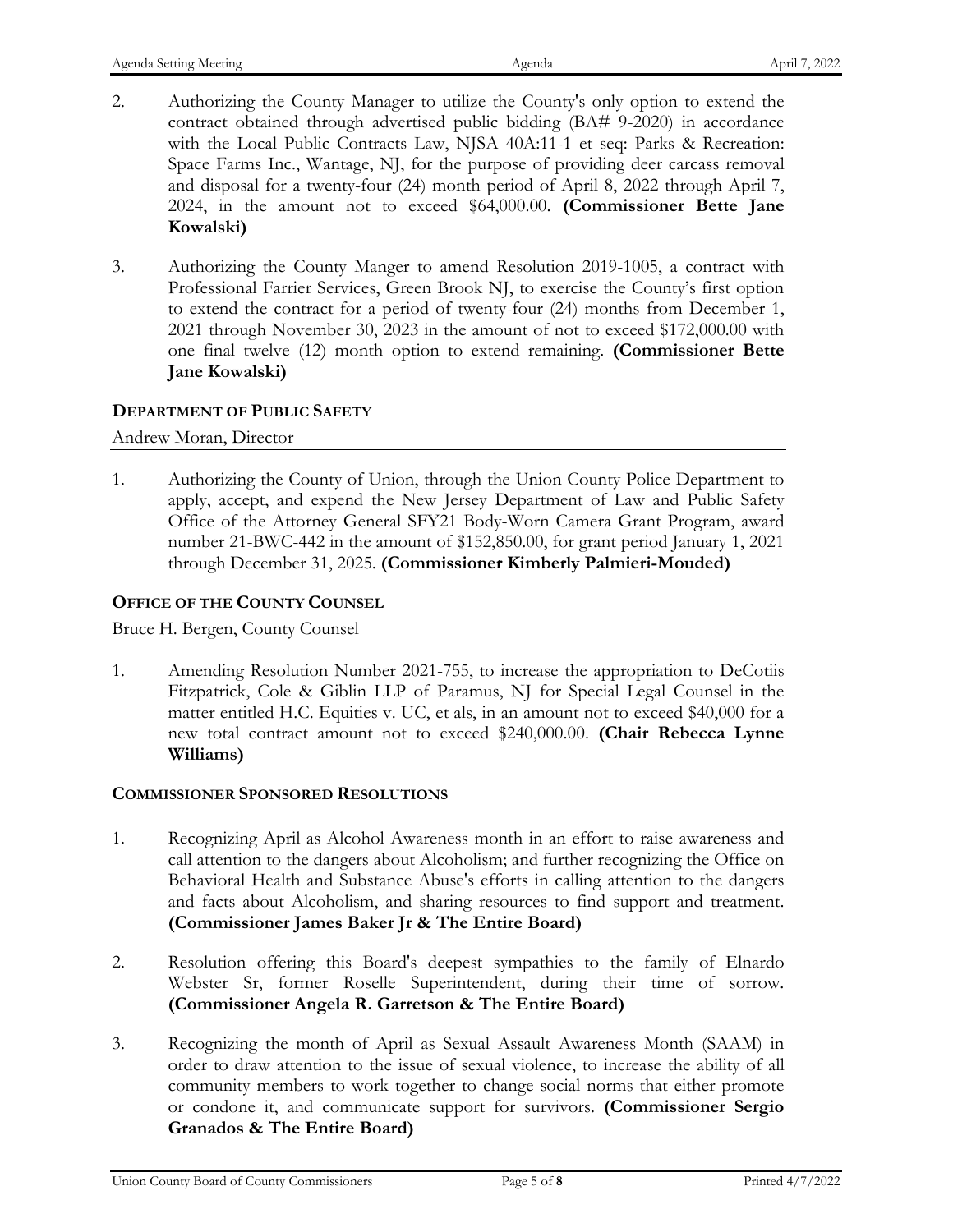- 4. Resolution recognizing the month of April as National Poetry Month throughout Union County. **(Commissioner Bette Jane Kowalski & The Entire Board)**
- 5. Resolution recognizing the month of April as National Donate Life Month in Union County; and further encouraging Union County residents to register as organ, eye and tissue donors and to honor those that have saved lives through the gift of donation. **(Commissioner Alexander Mirabella & The Entire Board)**
- 6. Resolution recognizing the NJ Sharing Network as they host their Annual 5K Celebration of Life on June 5th, 2022 in New Providence. **(Commissioner Alexander Mirabella & The Entire Board)**
- 7. Resolution appointing Kimberly Palmieri-Mouded (Commissioner); Amy Wagner (Deputy County Manager); Kelly Martins (Public Information Officer); Andrea Alvare (Health Officer); Debbie-Ann Anderson (Human Services Director); Ronald Zuber (Parks & Recreation Director); Michael Scanio (County Fire Coordinator); Michael Tharaldsen (Emergency Services Captain); and Kristen Von St Paul to the Emergency Management Council for a term ending December 31, 2022; reappointing the following: Edward T. Oatman (County Manager); Andrew Moran (Public Safety Director/County Coordinator); Joseph Graziano (Public Works Director); Christopher Scaturo (Emergency Services Director); Gareth Williams (Chief PST/EMS Coordinator); and Chris Debbie (County Police Chief) for terms ending December 31, 2022. **(Commissioner Kimberly Palmieri-Mouded)**
- 8. Resolution recognizing the month of April as Autism Acceptance Month throughout Union County in an effort to help raise awareness and acceptance for those with autism; and to further invite Union County residents to participate in the numerous inclusive events and programming the Board is hosting during Autism Acceptance Month. **(Commissioner Kimberly Palmieri-Mouded, Commissioner Sergio Granados & The Entire Board)**
- 9. Resolution offering this Board's condolences to Commissioner Lourdes Leon, along to her family and friends, on the passing of her father Jose Leon, during their time of sorrow. **(Chair Rebecca Lynne Williams & The Entire Board)**

## **ADJOURNMENT**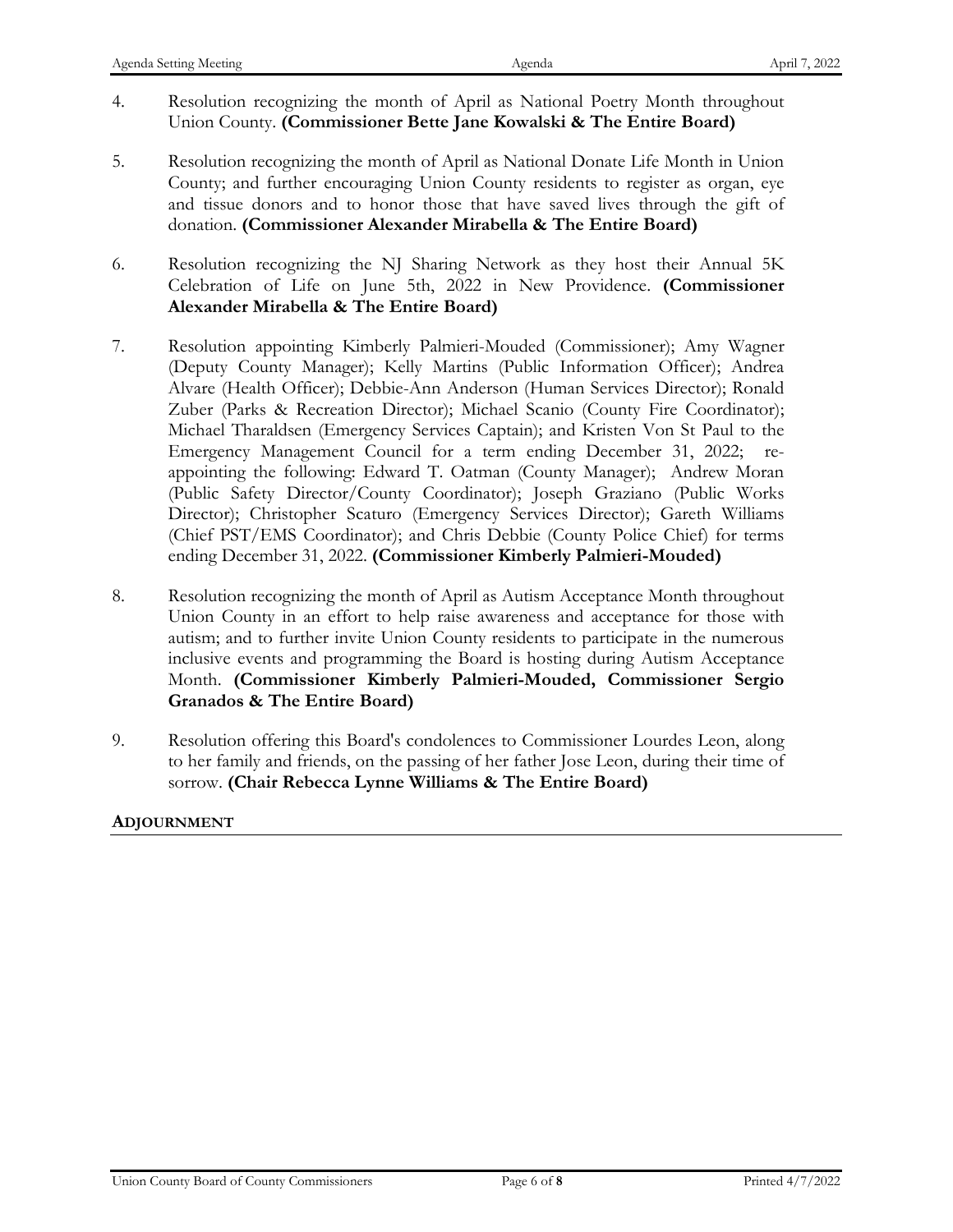## **UNION COUNTY BOARD OF COUNTY COMMISSIONERS 2022 MEETING SCHEDULE**

## **REORGANIZATION MEETING - THURSDAY, JANUARY 6, 2022 at 6:30 pm** Administration Building, 6<sup>th</sup> Floor **Commissioner Meeting Room**

| <b>AGENDA SETTING SESSION</b> | <b>REGULAR MEETINGS</b> |
|-------------------------------|-------------------------|
| January 20, 2022              | January 20, 2022        |
| February 3, 2022              | February 3, 2022        |
| February 17, 2022             | February 17, 2022       |
| March 3, 2022                 | March 3, 2022           |
| March 24, 2022                | March 24, 2022          |
| April 7, 2022                 | April 7, 2022           |
| April 28, 2022*               | April 28, 2022*         |
| May 12, 2022                  | May 12, 2022            |
| May 26, 2022                  | May 26, 2022            |
| June 9, 2022                  | June 9, 2022            |
| June 23, 2022                 | June 23, 2022           |
| July 14, 2022                 | July 14, 2022           |
| August 11, 2022               | August 11, 2022         |
| September 15, 2022            | September 15, 2022      |
| October 6, 2022               | October 6, 2022         |
| October 20, 2022              | October 20, 2022        |
| November 10, 2022             | November 10, 2022       |
| December 1, 2022              | December 1, 2022        |
| December 15, 2022             | December 15, 2022       |

\* April 21, 2022 Agenda Setting Session and Regular Meeting have been rescheduled for April 28, 2022.

Please note that the County of Union's County Commissioners' meetings are to be regularly held on Thursday evenings and are scheduled to be held on the same evening, with the Agenda Setting Session to commence at 6:00pm and the Regular Meeting to commence as soon as possible after the Agenda Setting Session, unless otherwise noted.